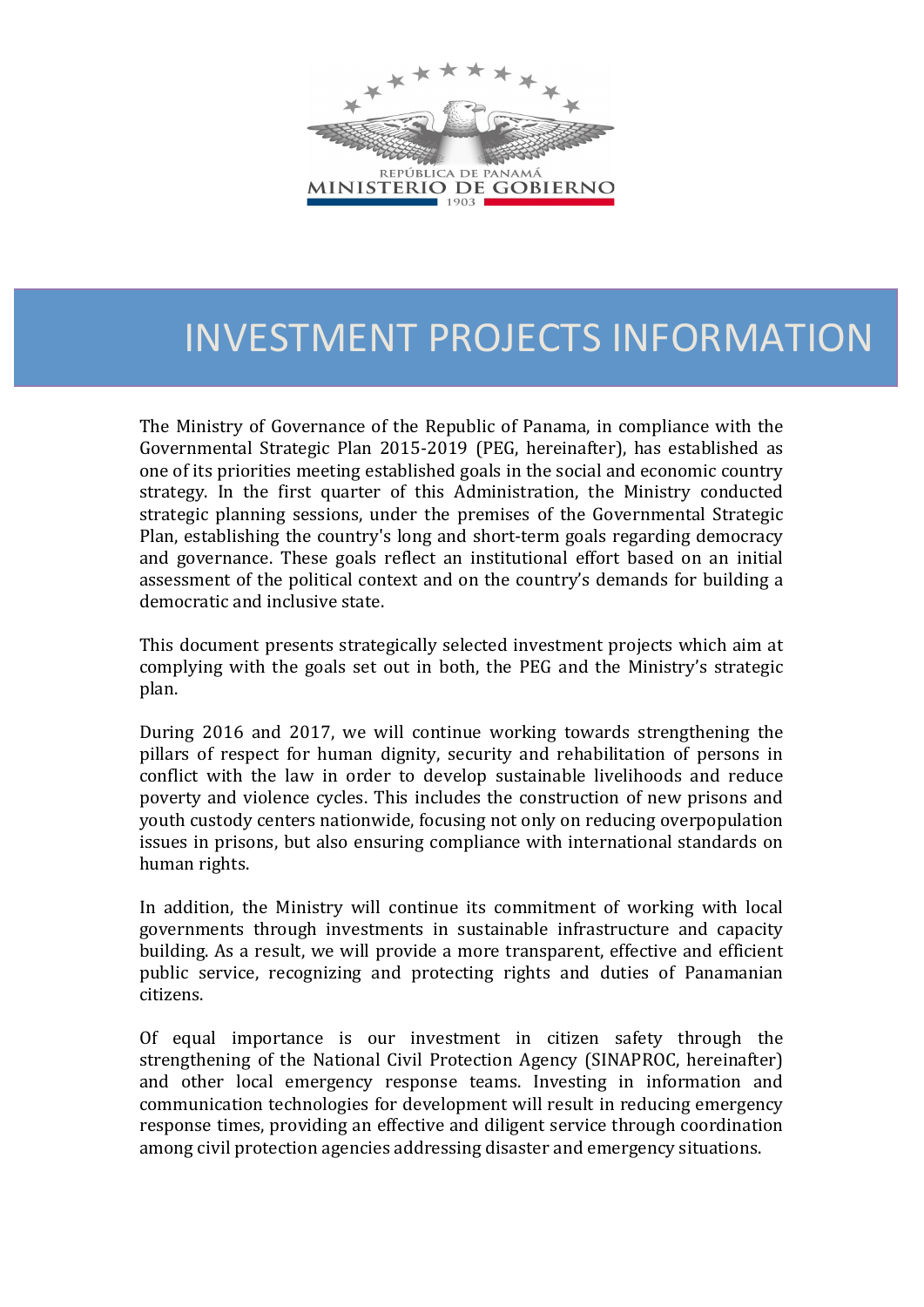Finally, the Ministry finds it crucial to continue promoting the comprehensive development of indigenous Panamanians in the framework of inclusive and sustainable growth. Recognizing Panamanian social diversity and multiculturalism as essential elements in shaping national identity, will ensure a sustainable and equal growth, reducing social and economical inequality gaps.

Meeting these goals requires a modern Ministry; one that uses its resources in an efficient and effective manner through technological innovation and qualified human resource. For this reason, we will invest in the Ministry's organizational capacity and promote institutional growth.

The projects presented in this document are based on the Ministry's mission, vision and values, reflecting our strategic priorities to meet the needs of Panamanian citizens.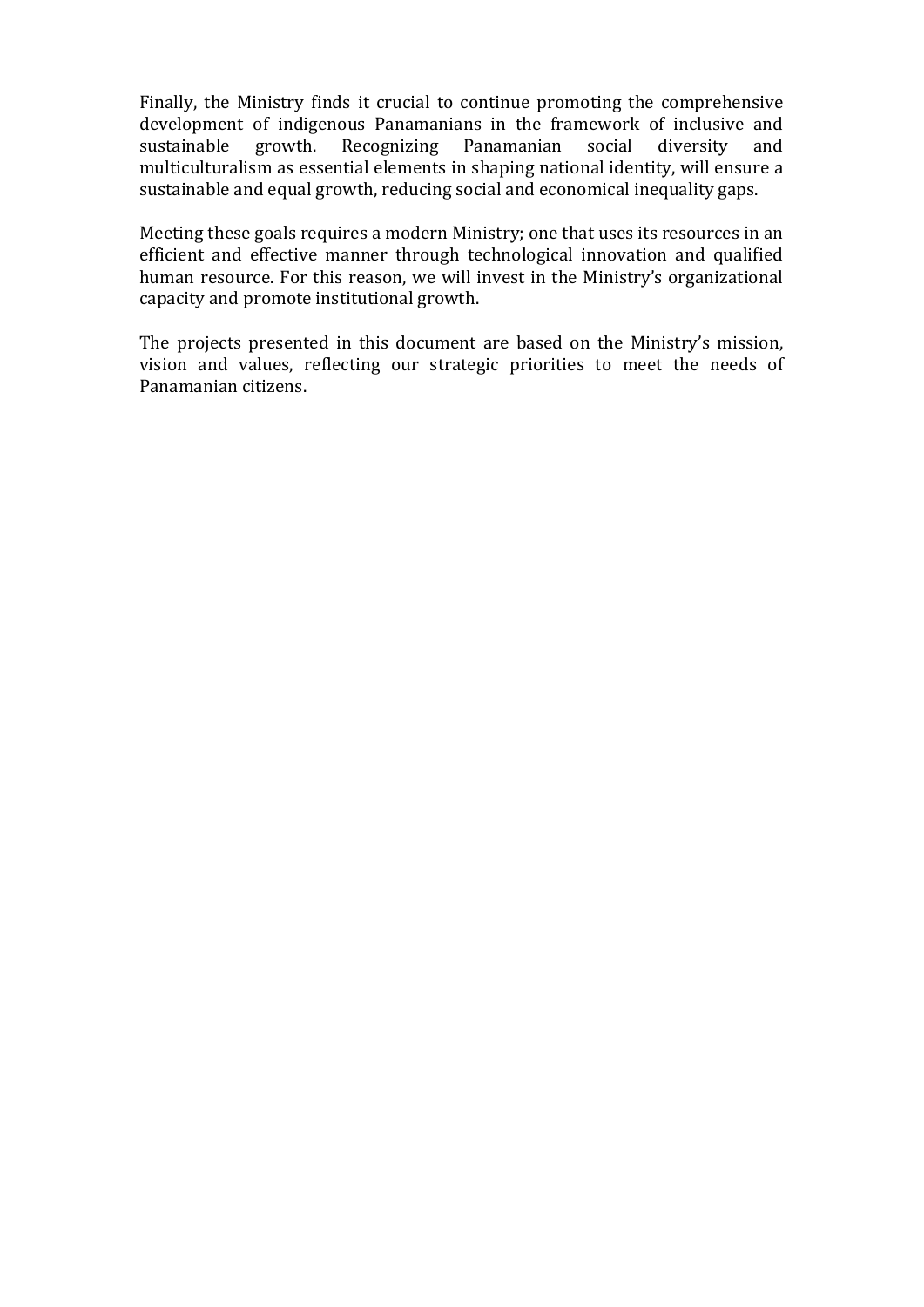The below-mentioned investment projects are priority projects of the Ministry of Governance and reflect significant monetary investment during a 2016 and 2017 period of implementation.

President Juan Carlos Varela and his Administration consider these projects to be part of his presidential legacy. By providing practical and sustainable solutions through these high impact projects, President Varela hopes to improve the livelihoods of the Panamanian peoples.

| <b>Soon-to-be-launched Biding Process</b>                                                                 | 2016                     |
|-----------------------------------------------------------------------------------------------------------|--------------------------|
| Design, Construction and Equipment Project for the New<br>Penitentiary Complex in Colon                   | First Quarter            |
| Design, Construction and Equipment Project for the Women's<br><b>Rehabilitation Center</b>                | <b>Second Quarter</b>    |
| Design, Construction and Equipment Project for the New<br>Penitentiary Center in Darien                   | Second Quarter           |
| Infrastructure Rehabilitation Project for La Joya and La Joyita<br>(Phase 1)                              | Second Quarter           |
| Infrastructure Rehabilitation Project for the Penitentiary<br>Academy (Phase 2)                           | Second Quarter           |
| Maintenance Contract for La Nueva Joya Penitentiary Center                                                | Second Quarter           |
| Maintenance Contract for Security Systems and Technology<br>for La Nueva Joya Penitentiary Center         | <b>Second Quarter</b>    |
| Design, Construction and Equipment Project for the New<br>Youth Custody Center in Herrera                 | First Quarter            |
| <b>Construction Project for SINAPROC Bases Nationwide</b>                                                 | Second Quarter           |
| Information and Communication Technologies and Center for<br>Emergency Response (COE) Project Nationwide  | Second Quarter           |
| Design of Sustainable Indigenous City in northeaster<br>Indigenous Territories, Llano Tugrí (Ngobe Buglé) | Second Quarter           |
| Design and Construction Project for Indigenous Religious<br>Temple Mama Tata                              | First Quarter            |
| Design, Construction and Equipment Project for the New<br>Governors Office in Veraguas                    | Second Quarter           |
| Design, Construction and Equipment Project for the New<br>Governors Office in Panama Oeste                | Fourth Quarter           |
| Infrastructure Rehabilitation Project for the Governors Office<br>in Bocas del Toro                       | Second and Third Quarter |
| Infrastructure Rehabilitation Project for the Governors Office<br>in Coclé                                | Second and Third Quarter |
| Infrastructure Rehabilitation Project for the Governors Office<br>in Herrera                              | Second and Third Quarter |
| Information and Communication Technologies Project for the<br>Ministry of Governance                      | First Quarter            |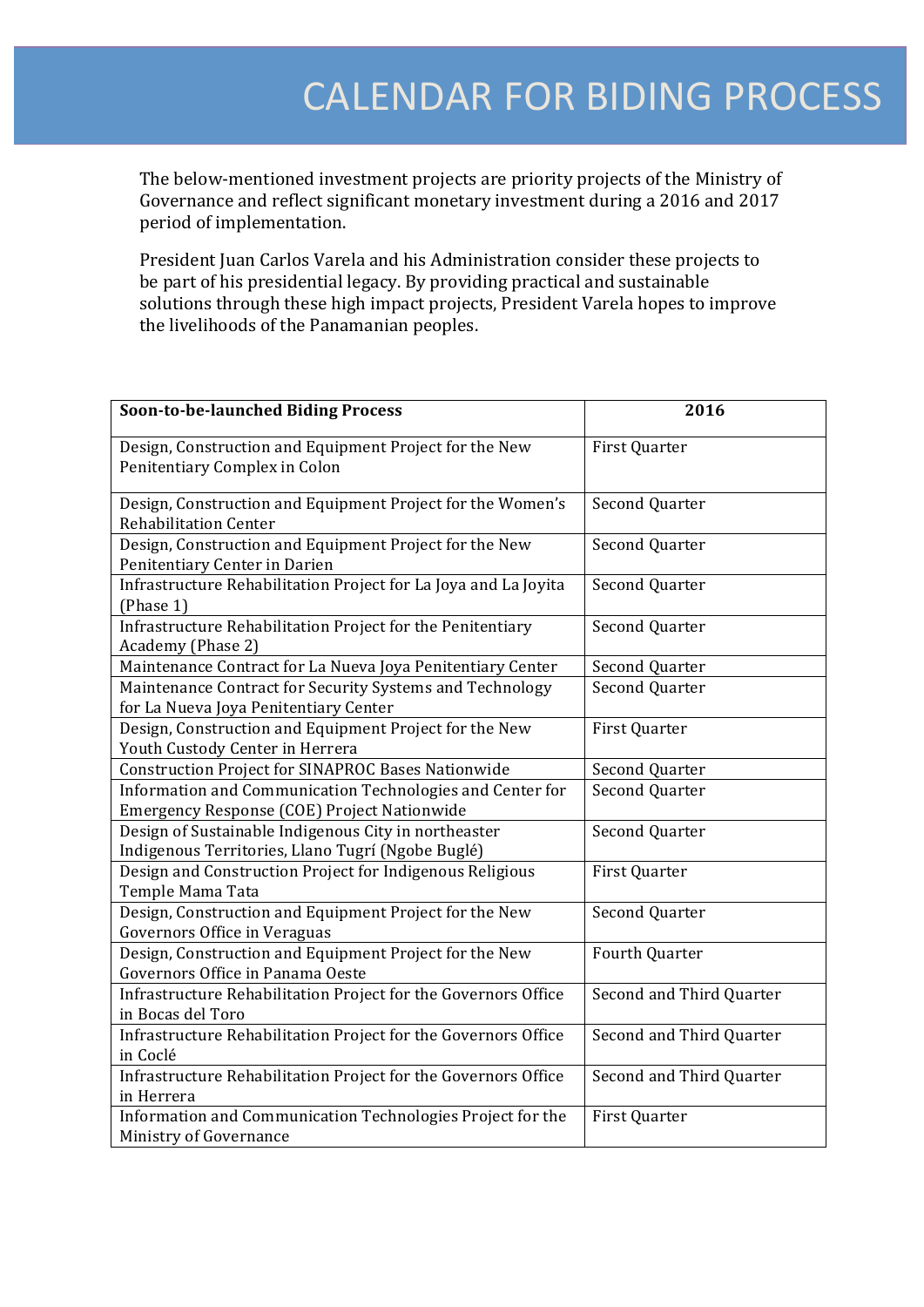Design, Construction and Equipment Project

#### **TOTAL COST OF THE PROJECT**

US\$ 64,000,000

#### **PROYECT STRUCTURE**

Design, Construction and Equipment Project for the New Penitentiary Complex in Colon

### **PROJECT SUMMARY**

This new Prison Complex in Colon consist of two separate and independent centers; a male center built for a population of 1,570 inmates and the women's center built for a population of 72 inmates, for a total of 1,642 persons.

# **BIDING PROCESS DATE**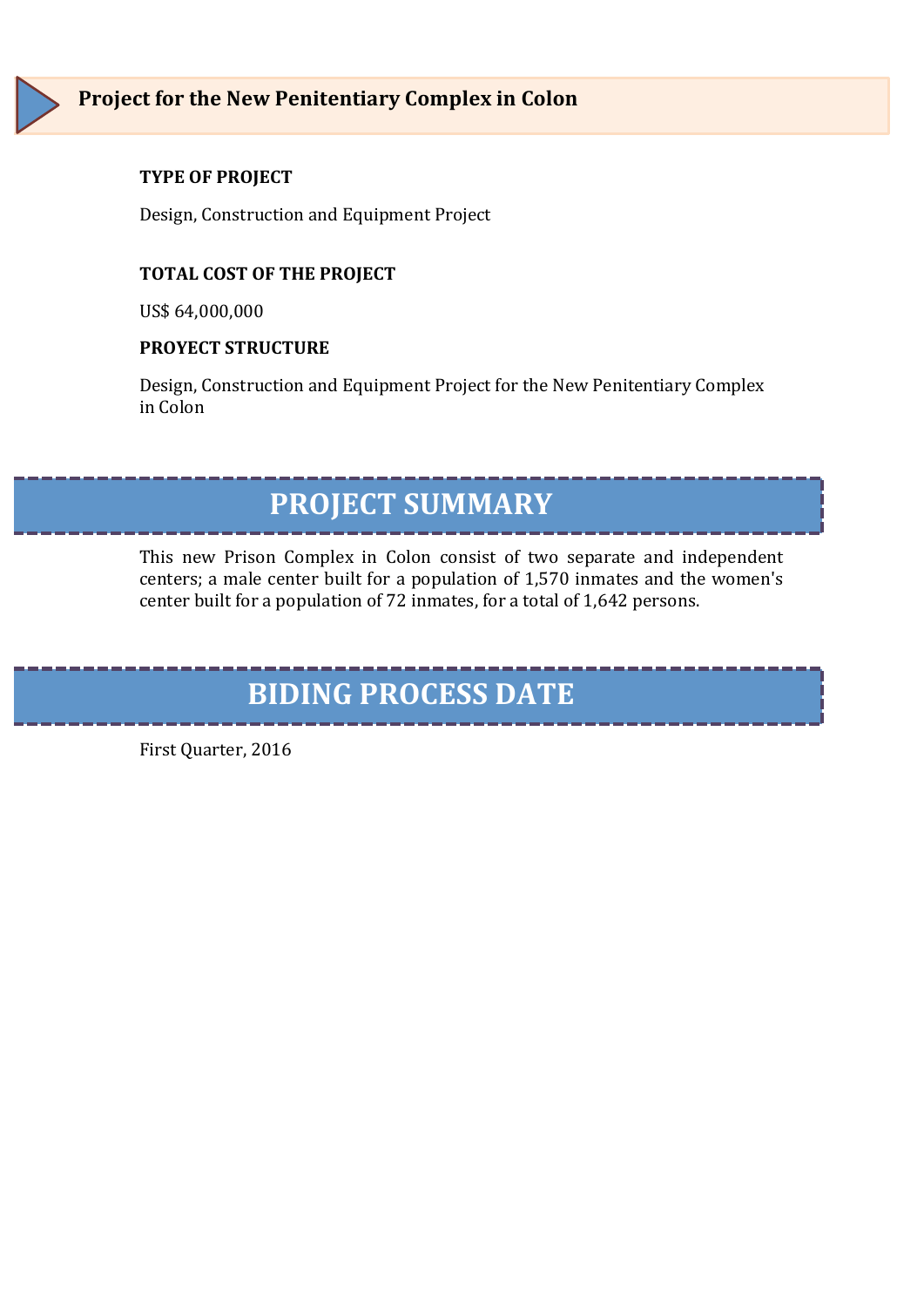

Design, Construction and Equipment Project

#### **TOTAL COST OF THE PROJECT**

US\$ 25,000,000

#### **PROJECT STRUCTURE**

Design, Construction and Equipment Project for the Women's Rehabilitation Center in Pacora, Panama City.

### **PROJECT SUMMARY**

Build a new female rehabilitation center for 600 women inmates that meets international standards of hygiene, health, safety, security and rehabilitation to better women's livelihoods.

# **BIDING PROCESS DATE**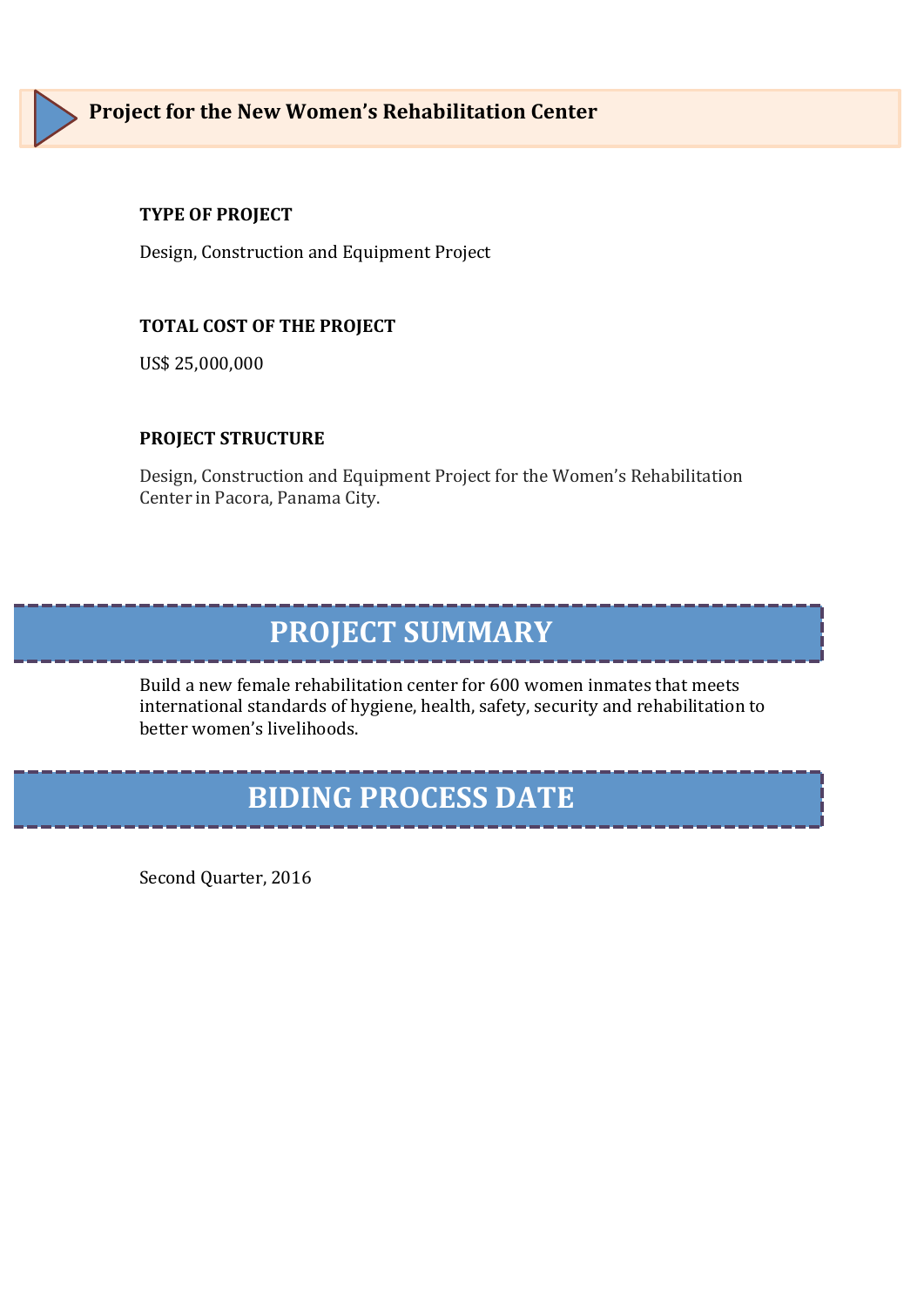Design, Construction and Equipment Project

#### **TOTAL COST OF THE PROJECT**

US\$ 9,000,000

#### **PROJECT STRUCTURE**

Design, Construction and Equipment Project for the New Penitentiary Center in Darien

# **PROJECT SUMMARY**

Build a new and open Prison in the Province of Darien for a capacity of up to 250 inmates, that meets international standards of health, safety and security, hygiene and rehabilitation to promote sustainable livelihoods. Currently there is no penitentiary center in the Province of Darien.

### **BIDING PROCESS DATE**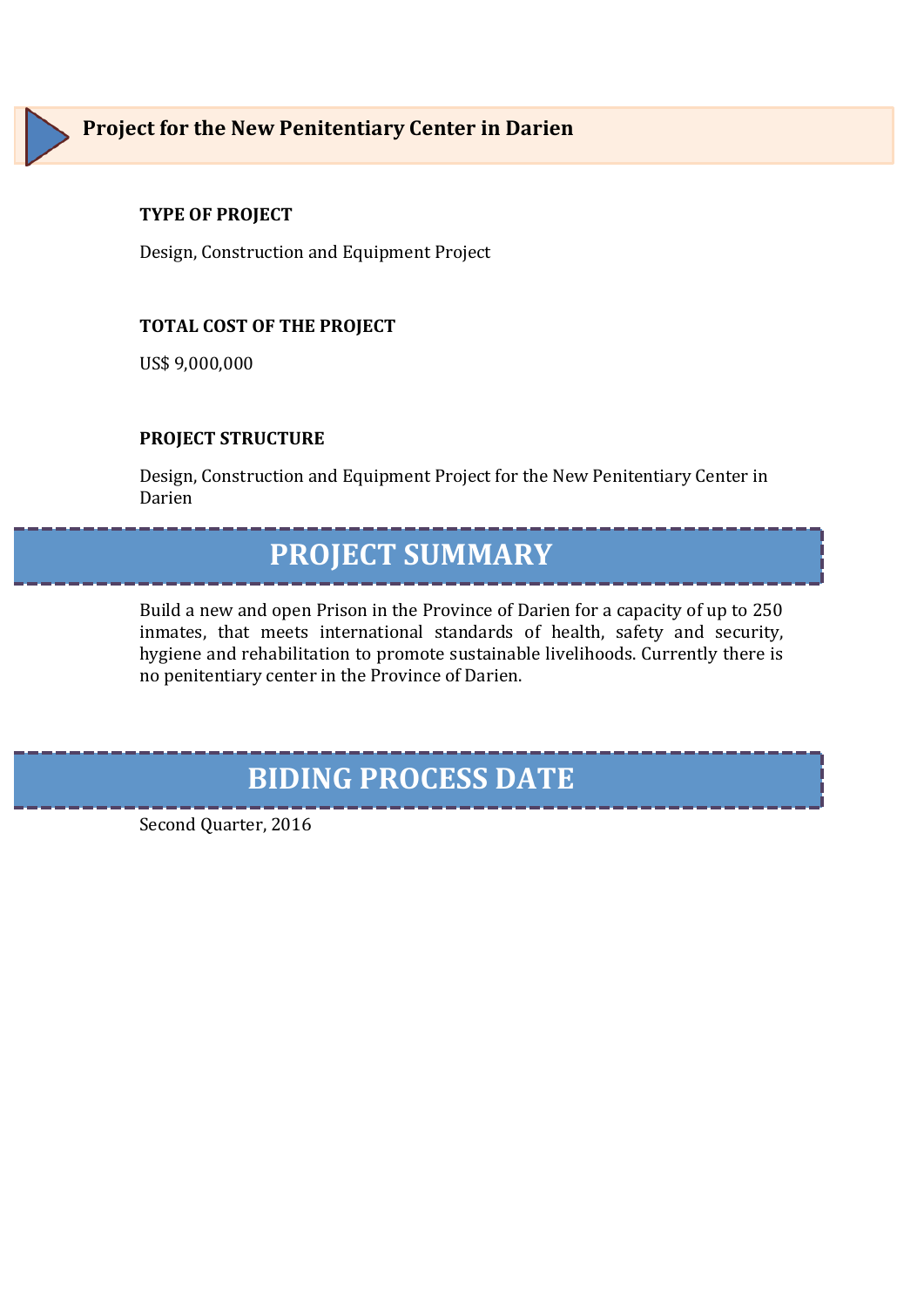

Infraestructure rehabilitation project

#### **TOTAL COST OF THE PROJECT**

US\$ 3,500,000

#### **PROJECT STRUCTURE**

Infrastructure Rehabilitation Project for La Joya and La Joyita (Phase 1).

### **PROJECT SUMMARY**

Conduct a gradual rehabilitation process of the penitentiary centers La Joya and La Joyita, emphasizing the improving living conditions and areas to facilitate the rehabilitation and social reintegration of inmates.

## **BIDING PROCESS DATE**

Second Quarter, 2016 - Biding and contracting will be done through United Nations Operations (UNOPS)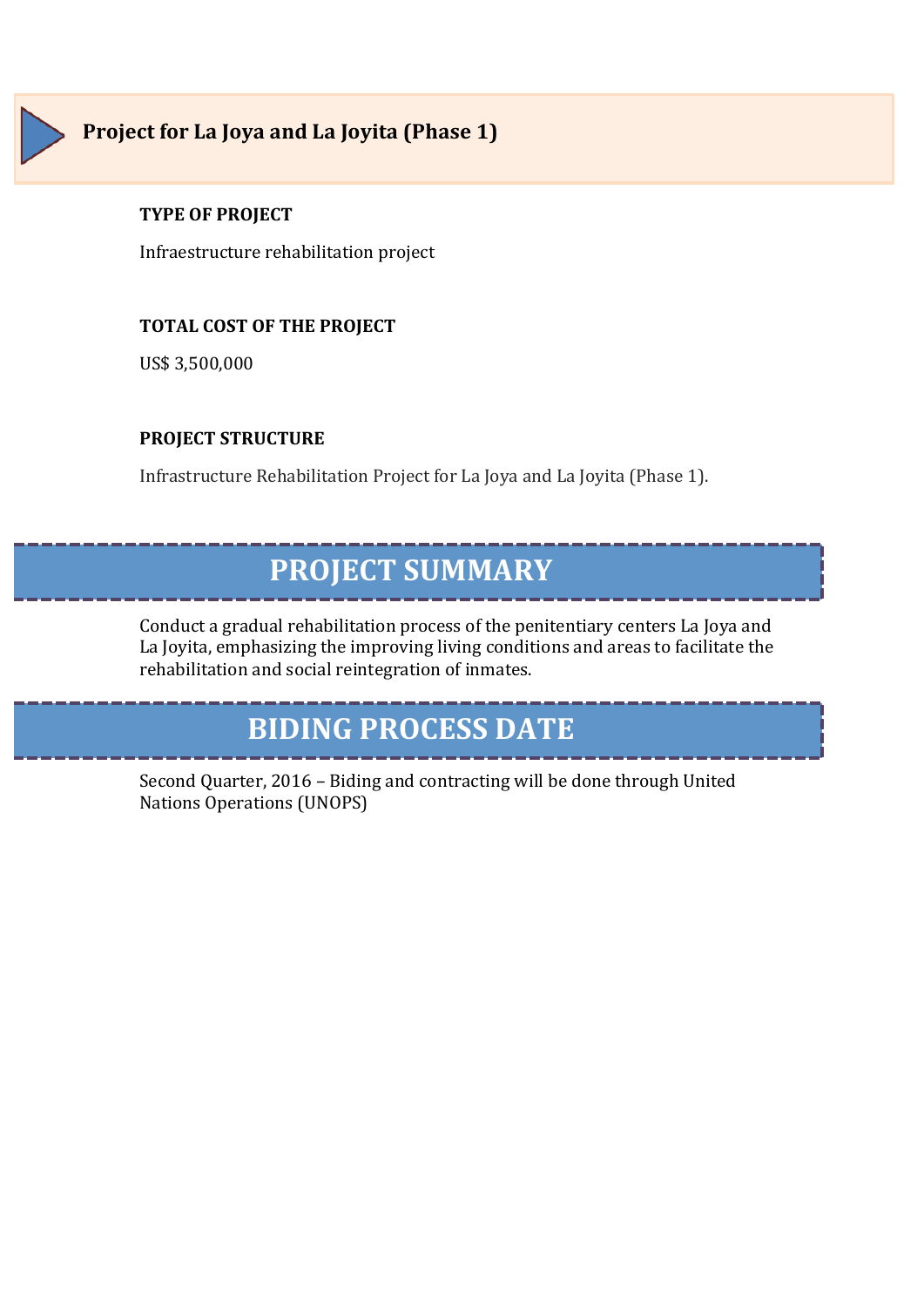Infraestructure Rehabilitation Project

#### **TOTAL COST OF THE PROJECT**

US\$ 2,500,000

#### **PROJECT STRUCTURE**

Infrastructure Rehabilitation Project for the Penitentiary Academy (Phase 2)

### **PROJECT SUMMARY**

Strengthen the Penitentiary Training Academy by providing sustainable infrastructure that meets the necessary conditions to provide continuing education to improve the skills and competences of prison staff.

# **BIDING PROCESS DATE**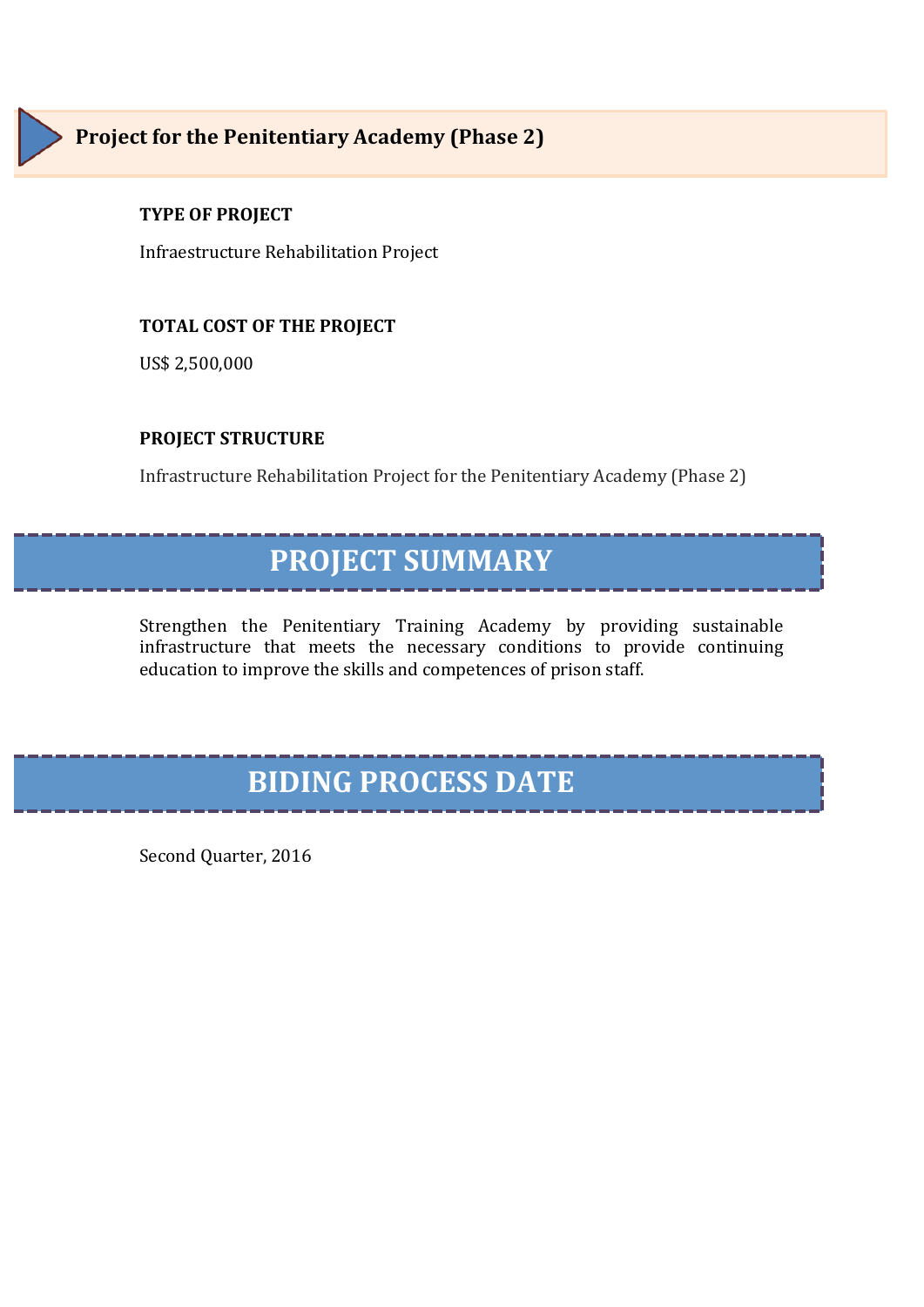### **Internal and External Maintenance of Penitentiary Center La Nueva Joya**

#### **TYPE OF PROJECT**

Rehabilitation and maintenance of infrastructure

#### **TOTAL COST OF THE PROJECT**

Approximately US\$ 3, 500,000 per year.

#### **PROJECT STRUCTURE**

Project for Internal and External Maintenance of Penitentiary Center La Nueva Joya 

### **PROJECT SUMMARY**

Bid contract for internal and external maintenance of Penitenciary Center La Nueva Joya which have the capacity of 5,500 inmates and will be occupy at 75% by the end of 2016.

### **BIDING PROCESS DATE**

Second Quarter of 2016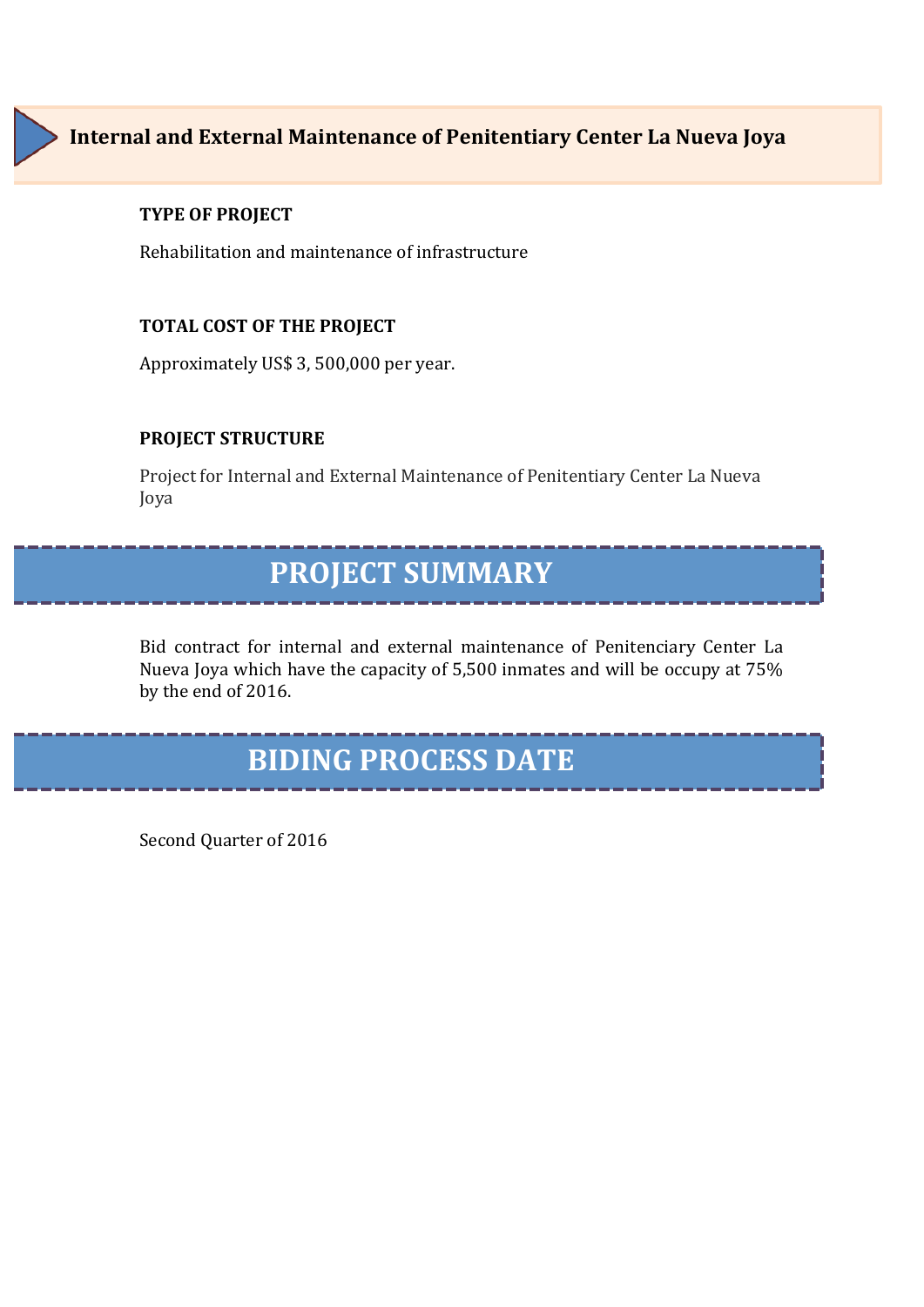### **Maintenance of Security Systems in the Penitentiary Center La Nueva Joya**

#### **TYPE OF PROJECT**

Rehabilitation of security systems for reinsertion of inmates (people in conflict with the law) back into society.

#### **COST OF THE PROJECT**

US\$ 2,000,000 Per year

#### **PROJECT STRUCTURE**

Maintenance of Security Systems in the Penitentiary Center La Nueva Joya

### **PROJECT SUMMARY**

Bidding to contract maintenance of security systems in the Penitentiary Center La Nueva Joya to insure an optimal integral operation of penitentiary vigilance system for 5,500 inmates, which will be occupy at 75% by the end of 2016.

### **BIDING PROCESS DATE**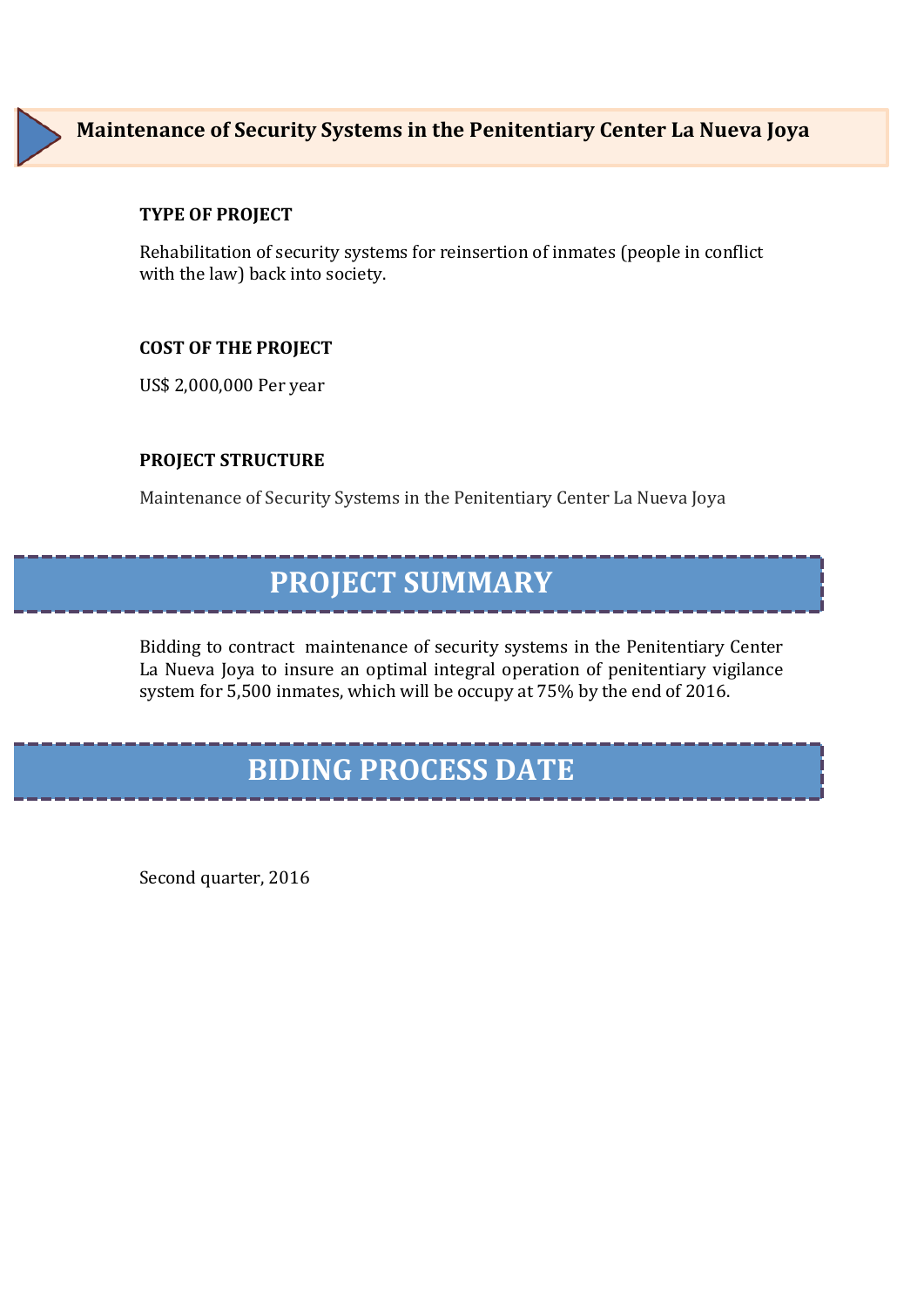

Design, Construction and Equipment Project

#### **TOTAL COST OF THE PROJECT**

US\$4,500,000

#### **PROJECT STRUCTURE**

Project to design, construct and equipment to build Youth Custody Center in the Province of Herrera (Jail for Youth Inmates)

### **PROJECT SUMMARY**

To build a new Youth Custody Center in the Province of Herrera for a capacity of 72 youth inmates that should include recreational spaces and infrastructure to promote rehabilitation to insert youth back to society.

### **BIDING PROCESS DATE**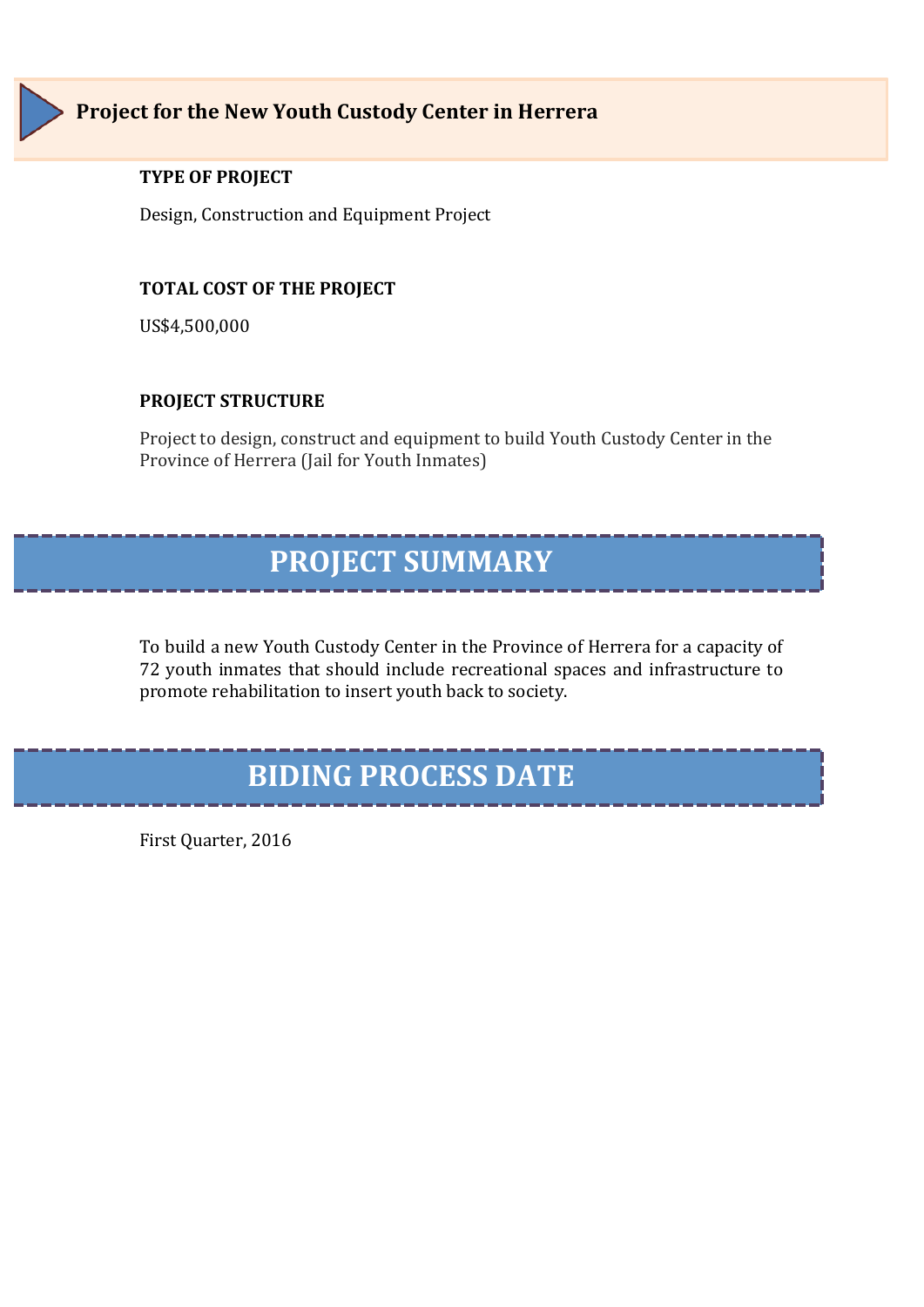### **Information and Communication Technologies and Center for Emergency Response (COE)**

#### **TYPE OF PROJECT**

Strengthening Information and Communication Technologies for Emergency Response Project

#### **COST OF PROJECT**

US\$ 6,000,000

#### **PROJECT STRUCTURE**

Information and Communication Technologies and Center for Emergency Response (COE) Project Nationwide

### **PROJECT SUMMARY**

Install a radio-communications system and environmental measure system that will provide early alerts to national emergencies in a reliable and efficient way, in close coordination with National Task Force to Prevent National Emergencies and Natural Disasters.

### **BIDING PROCESS DATE**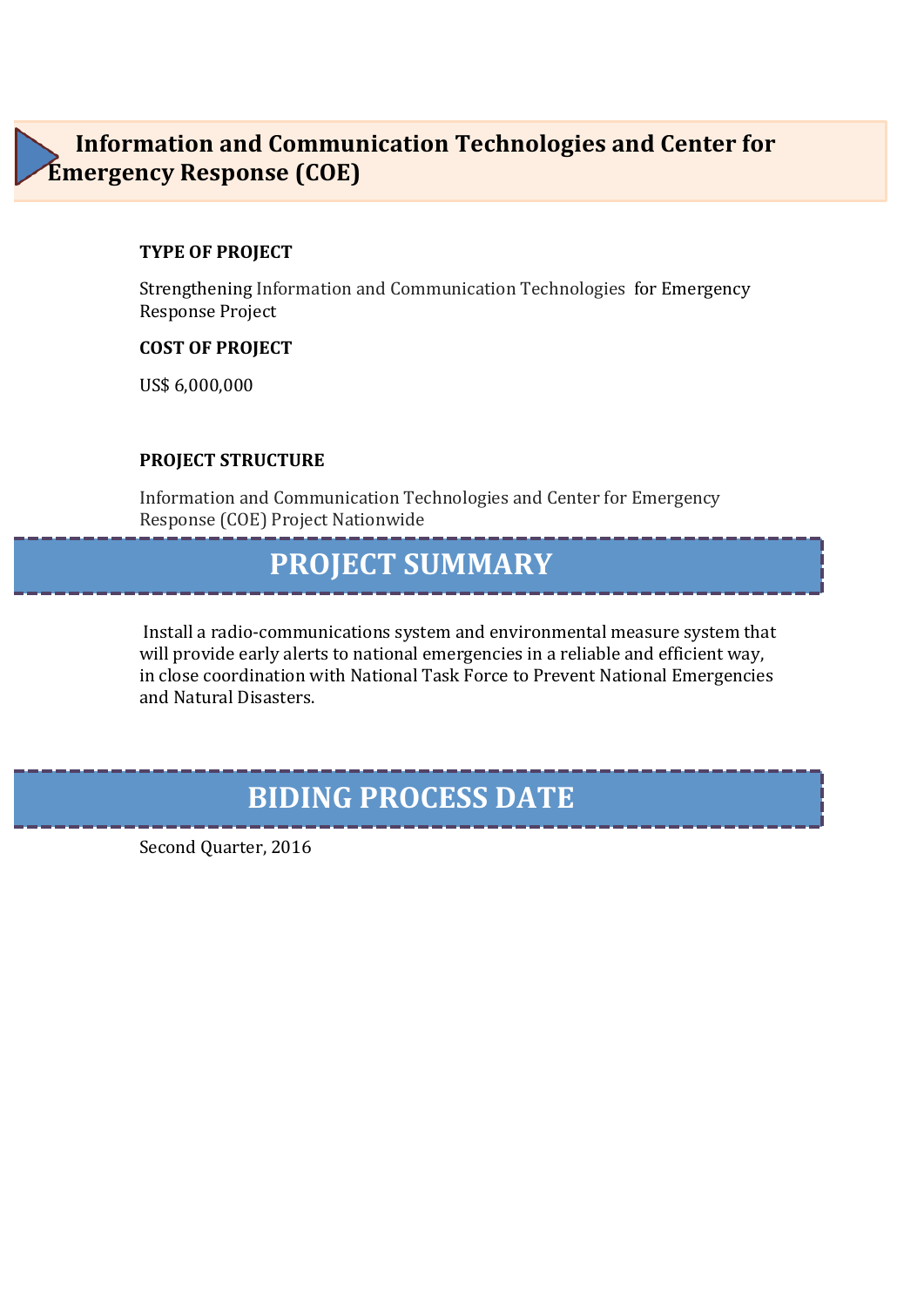

Sustainable Infrastructure Design for Sustainable Indigenous City Project

#### **COST OF PROJECT**

US\$ 300,000

#### **PROJECT STRUCTURE**

Design of Sustainable Indigenous City in northeaster Indigenous Territories, Llano Tugrí (Ngobe Buglé)

### **PROJECT SUMMARY**

Develop the conceptual design and investment plan to build the Indigenous City of Buabtí in Llano Tugrí, Ngöbe Buglé Indigenous Territory.

### **BIDING PROCESS DATE**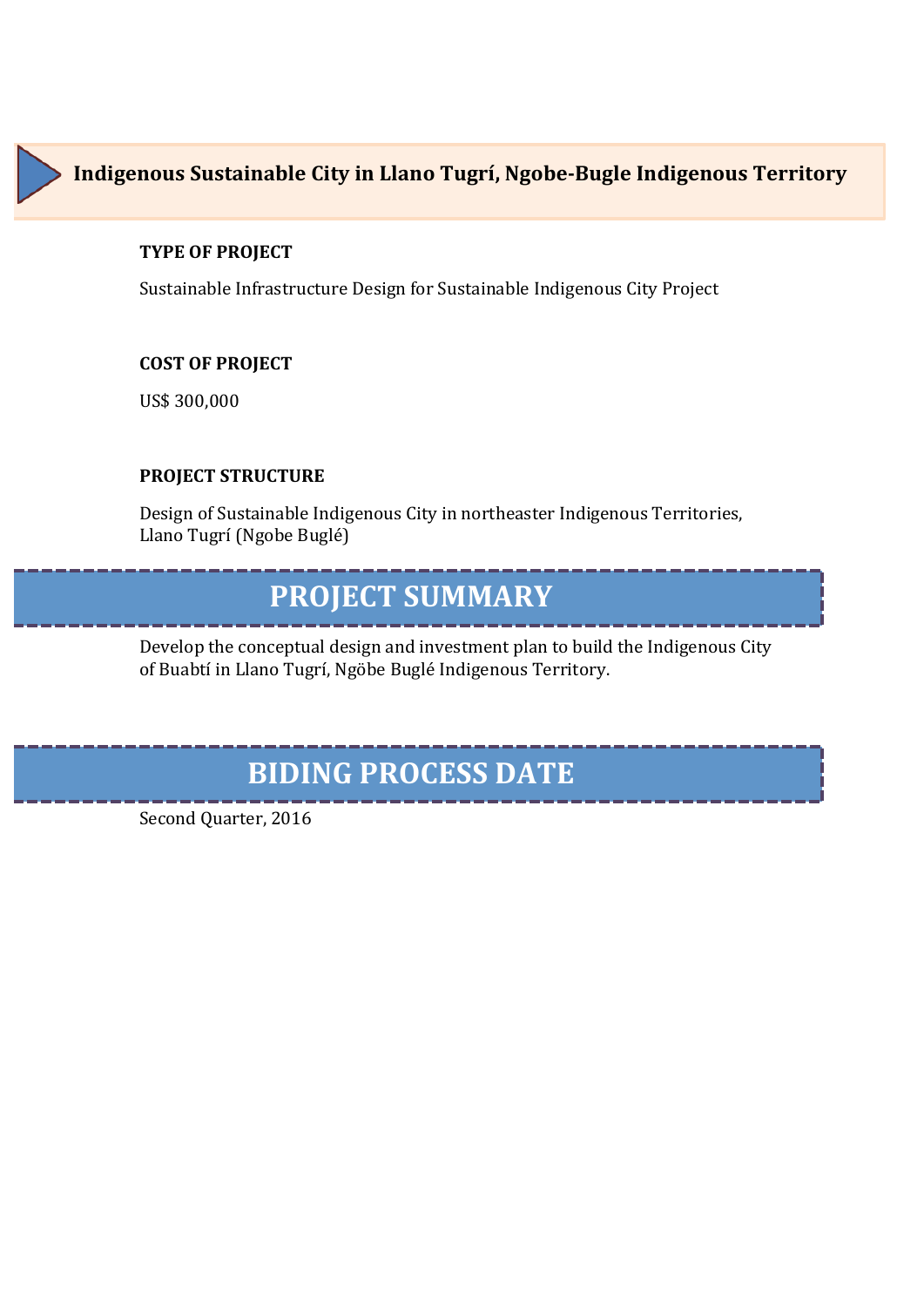

Design and Construction Project

#### **COST OF PROJECT**

US\$150,000

#### **PROJECT STRUCTURE**

Design and Construction Project for Indigenous Religious Temple Mama Tata

# **PROJECT SUMMARY**

To build two Mama Tata Temples in the Ngöbe Buglé Indigenous Territory to guarantee their culture preservation and reaffirm their identity through its religion practices.

### **BIDING PROCESS DATE**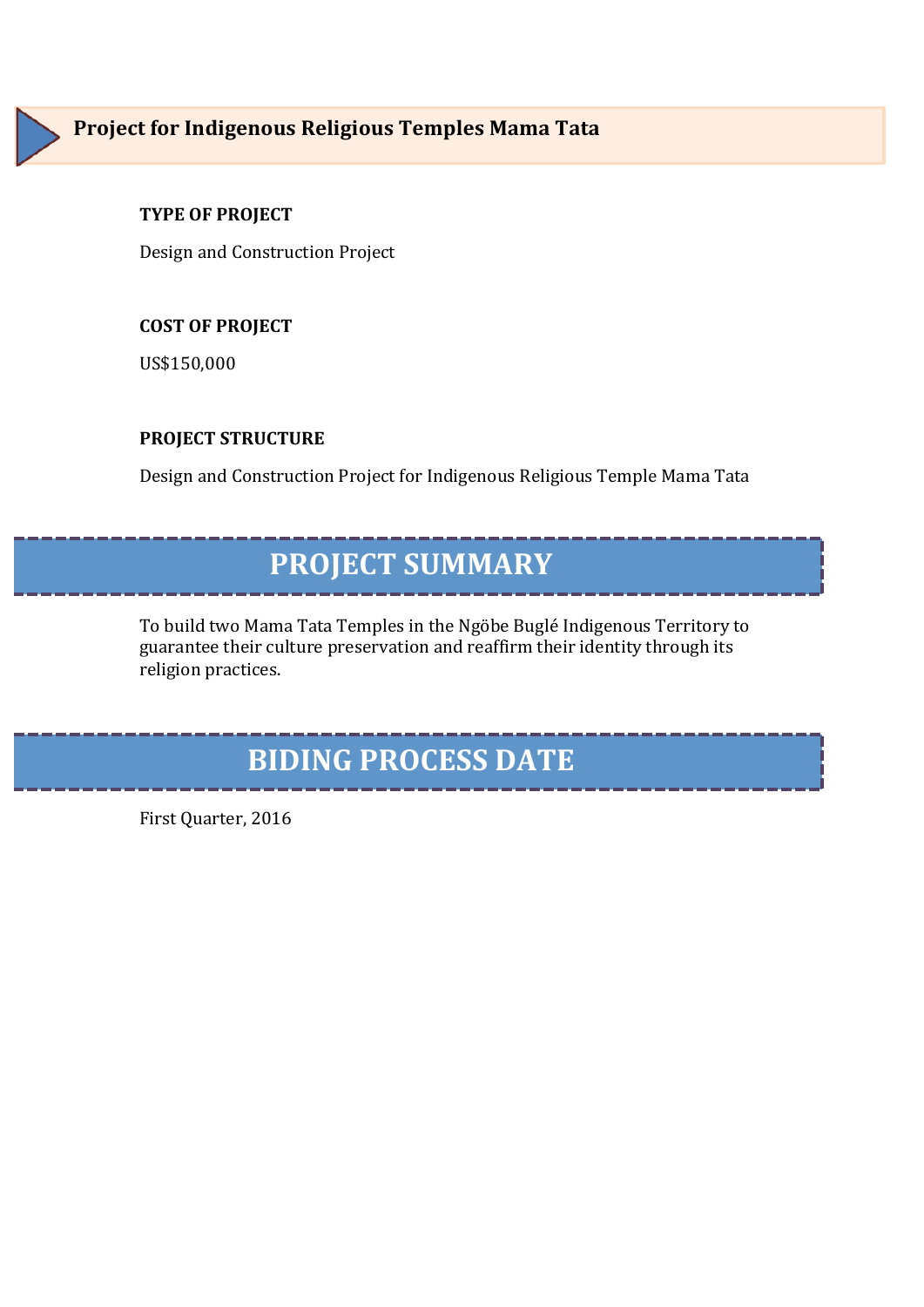### **Project for Governor's Office in the Province of Veraguas**

#### **TYPE OF PROJECT**

Design, Construction and Equipment project

#### **COST OF PROJECT**

US\$ 2,500,000

#### **PROJECT STRUCTURE**

Design, Construction and Equipment Project for the New Governors Office in Veraguas

### **PROJECT SUMMARY**

Design and build the new Governor's Office of the Province of Veraguas to improve work environment for public servants and the general public.

# **BIDING PROCESS DATE**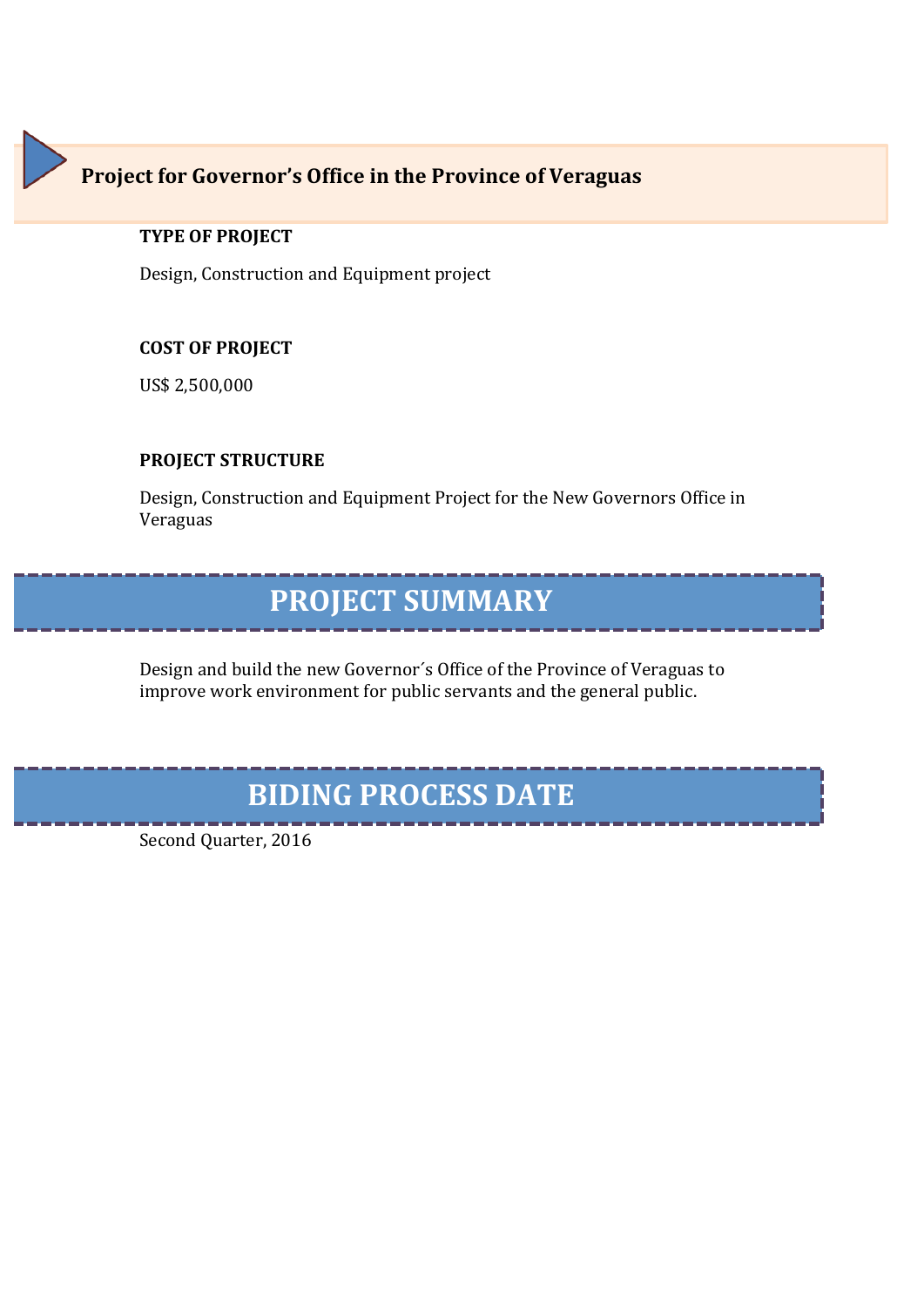

Design, Construction and Equipment project

#### **COST OF PROJECT**

US\$ 2,500,000

#### **PROJECT STRUCTURE**

Design, Construction and Equipment Project for the New Governors Office in Panama Oeste

### **PROJECT SUMMARY**

Design and build the new Governor's Office of the Province of Panama Oeste to improve work environment for public servants and the general public.

# **BIDING PROCESS DATE**

Fourth Quater, 2016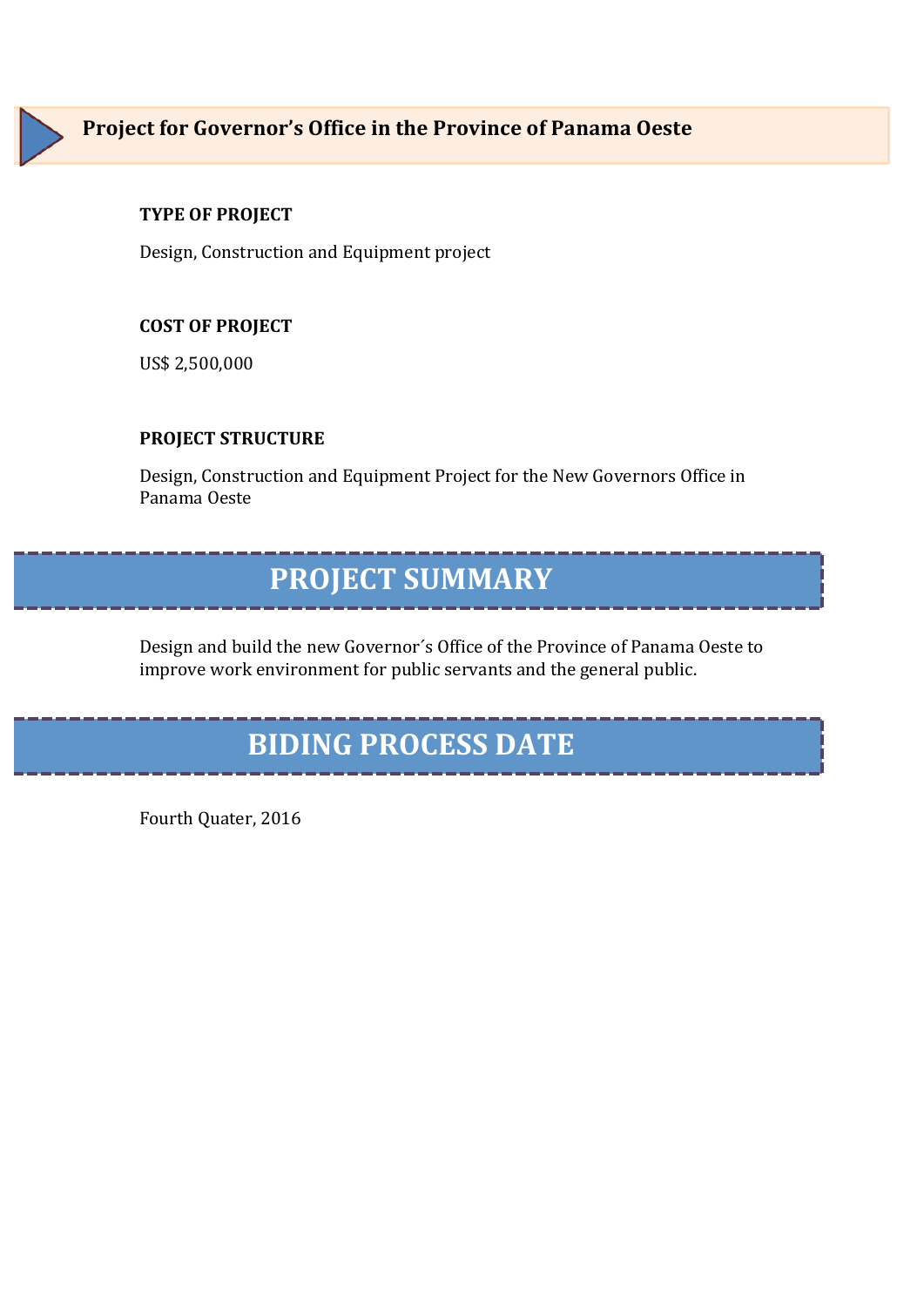Infrastructure Rehabilitation Project 

#### **COST OF PROJECT**

US\$ 250,000

#### **PROJECT STRUCTURE**

Infrastructure Rehabilitation Project for the Governor's Office in Bocas del Toro

### **PROJECT SUMMARY**

To refurbish the Governor's Palace in Isla Colón, Bocas del Toro, in order to improve its work environment for public servants and the general public.

### **BIDING PROCESS DATE**

Second and Third Quarter, 2016 - Biding and contracting will be done through United Nations Development Program (UNDP)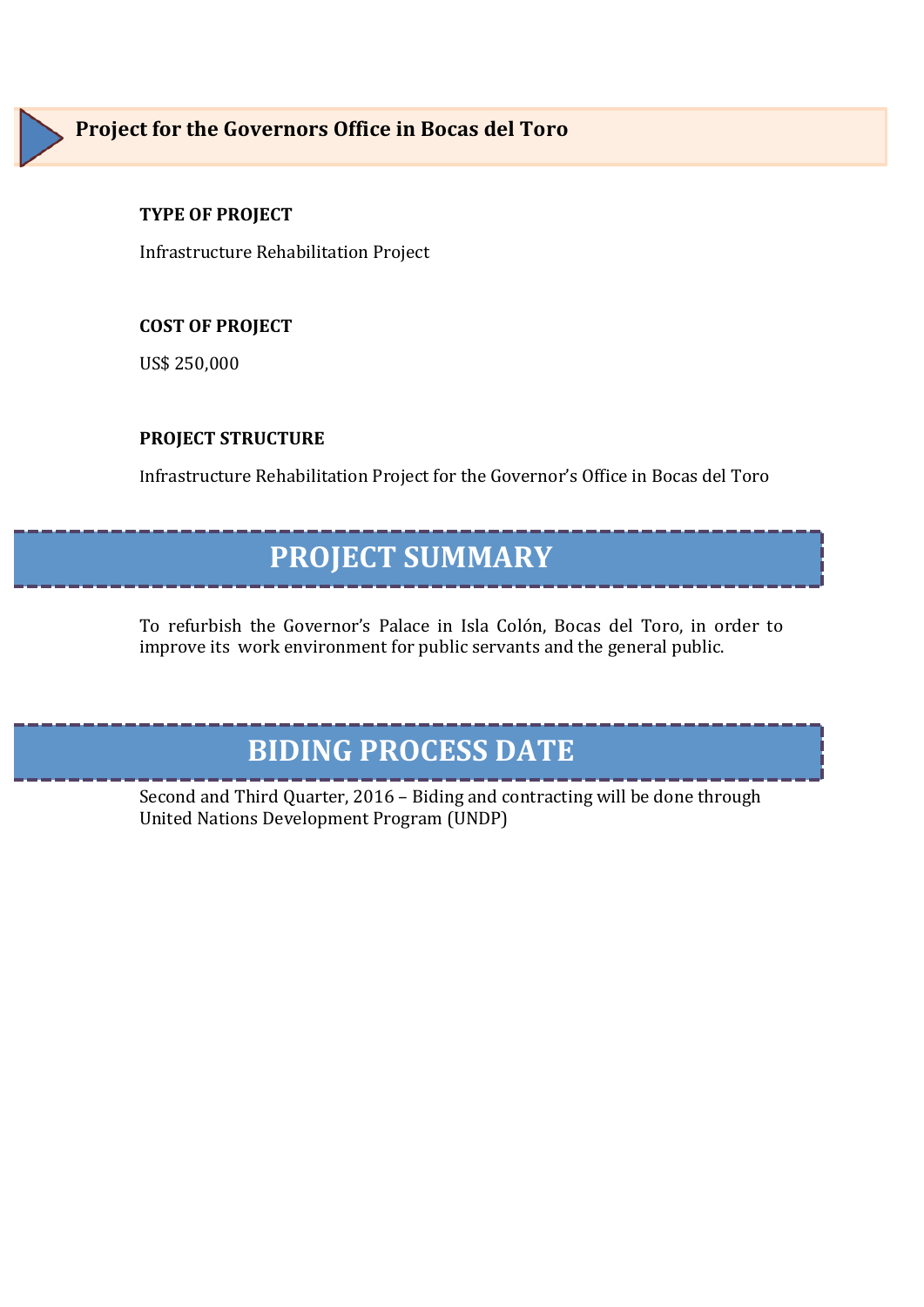Infrastructure Rehabilitation Project 

#### **COST OF PROJECT**

US\$ 250,000

#### **PROJECT STRUCTURE**

Infrastructure Rehabilitation Project for the Governor's Office in Cocle

### **PROJECT SUMMARY**

To refurbish the Governor's Palace in Penonome, Cocle, in order to improve work environment for public servants and the general public.

# **BIDING PROCESS DATE**

Second and Third Quarter, 2016– Biding and contracting will be done through United Nations Development Program (UNDP)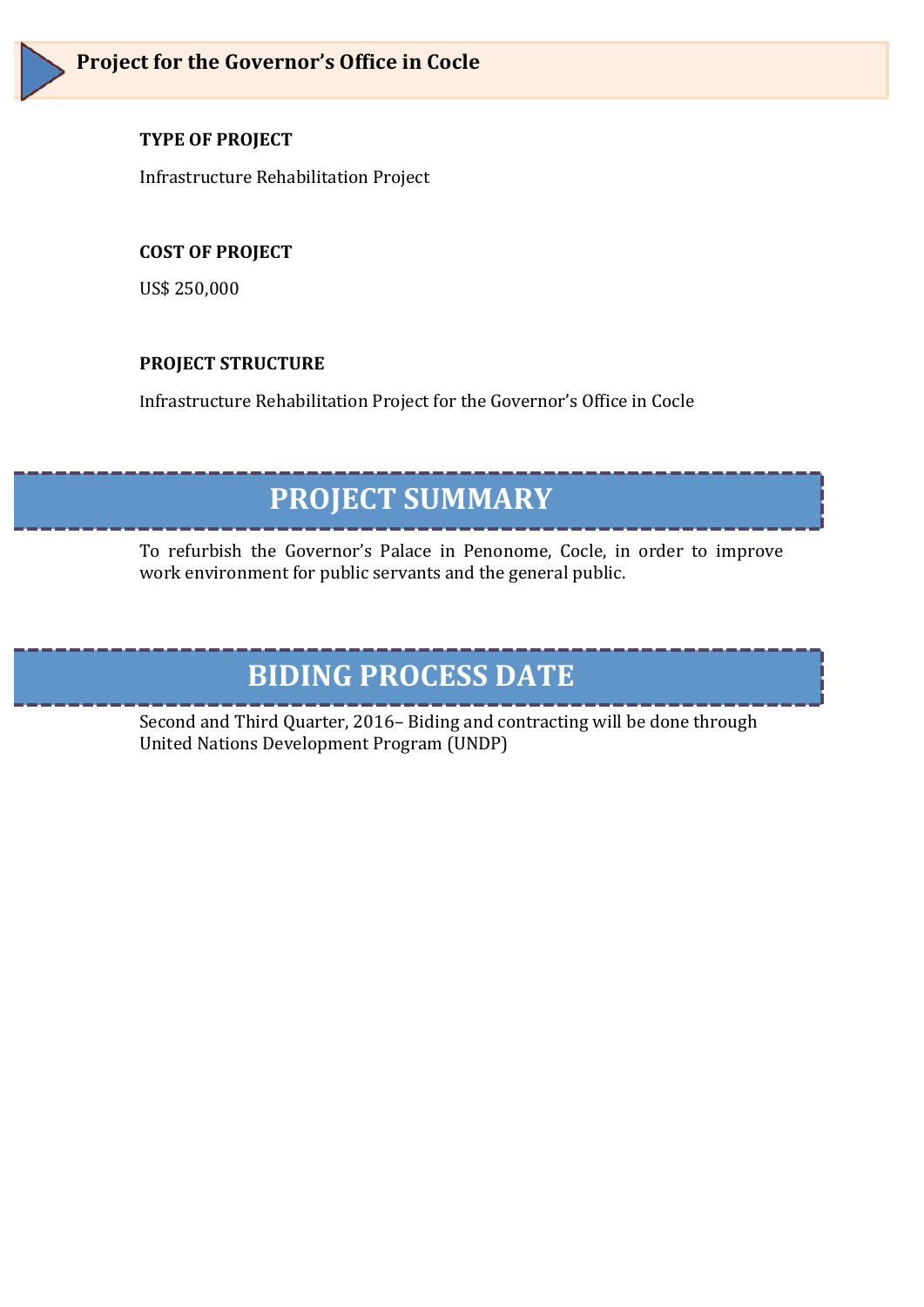Infrastructure Rehabilitation Project 

#### **COST OF PROJECT**

US\$ 250,000

#### **PROJECT STRUCTURE**

Infrastructure Rehabilitation Project for the Governor's Office in Herrera

# **PROJECT SUMMARY**

To refurbish the Governor's Palace in Chitre, Herrera, in order to improve work environment for public servants and the general public.

# **BIDING PROCESS DATE**

Second and Third Quarter, 2016 - Biding and contracting will be done through United Nations Development Program (UNDP)